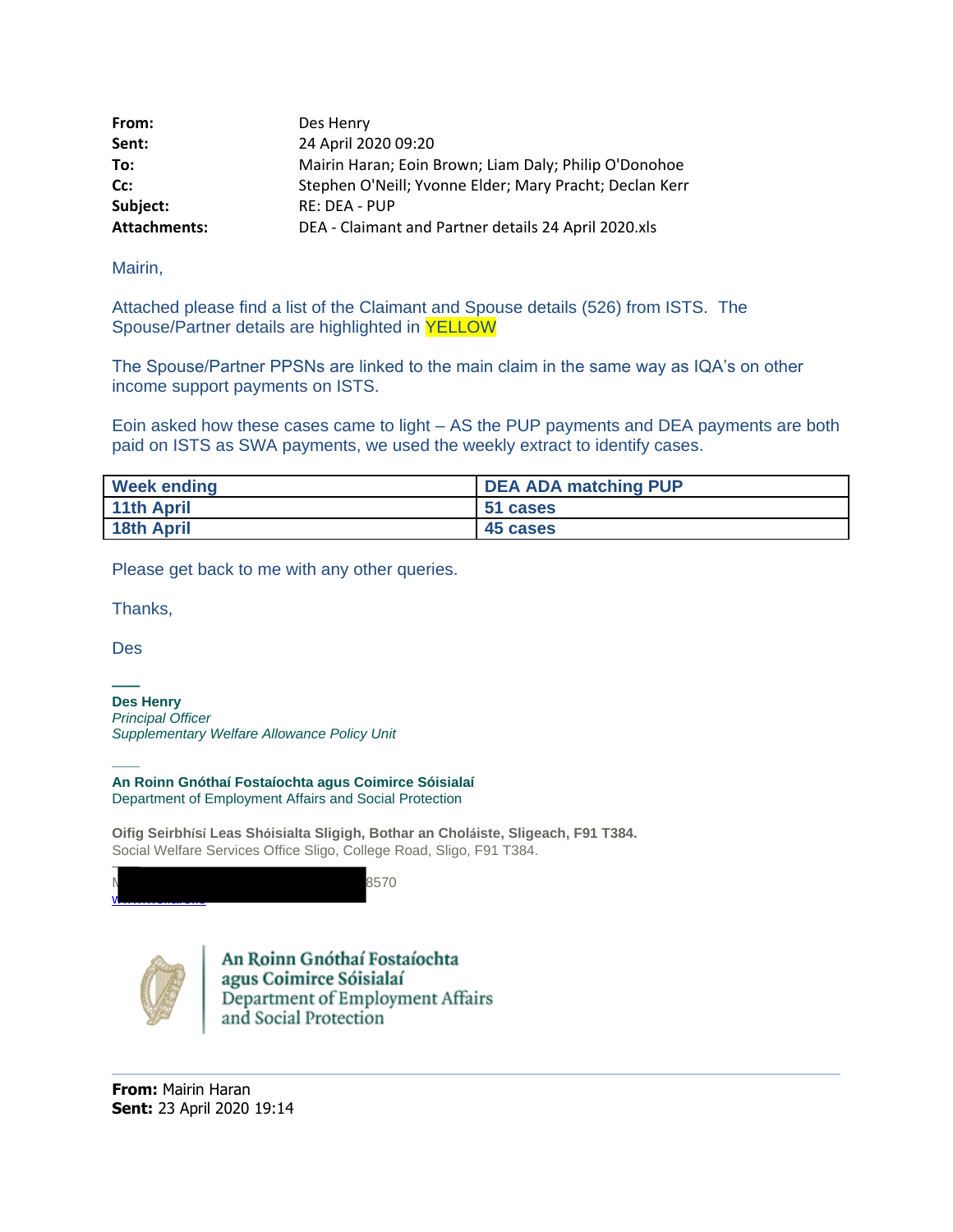**To:** Des Henry; Eoin Brown; Liam Daly; Philip O'Donohoe **Cc:** Stephen O'Neill; Yvonne Elder **Subject:** RE: DEA - PUP

## Hi Des,

Do you have a list of PPSNs for the IQAs in question? As they aren't in receipt of scheme in their own right and so aren't scheme customers as such, it's not possible to build a validation that would exclude them for tomorrows EFT processing (EIT has already run this evening). However if we have a list before 1pm tomorrow we can exclude these cases. Further investigation will then be required by Stephen's team as to building a validation.

Kind regards

Mairin

**From:** Des Henry **Sent:** 23 April 2020 18:59 **To:** Eoin Brown; Liam Daly; Mairin Haran **Subject:** Fwd: DEA - PUP

Folks,

FYI. DSG has asked that IQAs on DEA not receive PUP payments in Tuesday's payment. Can this be included on any validation on PUP payments and can you please arrange for same?

Thanks,

Des Des Henry PO Supplementary Welfare Allowance Policy Unit, Department of Employment Affairs and Social Protection, College Road Sligo.

Tel. +353 (0) 71 91 48570  $\sim$ 

From: Rónán Hession [<Ronan.Hession@welfare.ie>](mailto:Ronan.Hession@welfare.ie) **Sent:** Thursday, April 23, 2020 5:55:31 PM **To:** Des Henry

## < veltare.ie>

**Subject:** RE: DEA - PUP

**Cc:** Mary Pracht <Mary entries are.ie>; Karen Byrne <walfare.ie>

[<Jacqui.McCrum@welfare.ie>](mailto:Jacqui.McCrum@welfare.ie); Teresa Leonard [<teresa.leonard@welfare.ie>](mailto:teresa.leonard@welfare.ie); Kathleen Stack

Des,

That is correct. Those in receipt of the DEA, either directly or through their partner, are not eligible for PUP.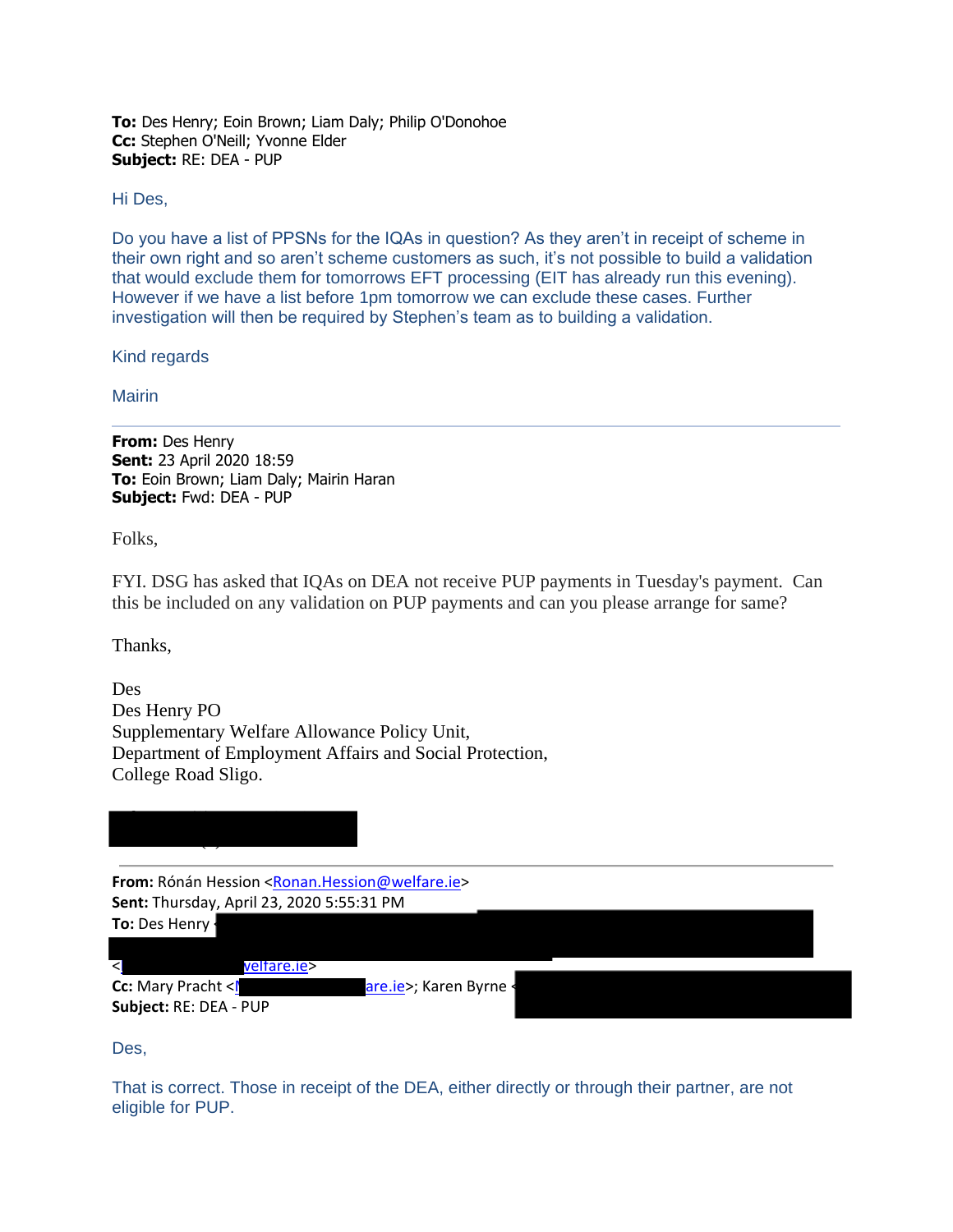SG/DSG/Kathleen/Teresa: apropos of the discussion at MB today.

Regards

Rónán Hession Assistant Secretary Department of Employment Affairs and Social Protection Áras Mhic Dhiarmada Store Street Dublin 1

Rónán Hession is a Designated Public Official within the meaning of the term in the Regulation of Lobbying Act 2015

**From:** Des Henry **Sent:** 23 April 2020 17:07 **To:** Rónán Hession **Cc:** Mary Pracht; Karen Byrne **Subject:** DEA - PUP

Rónán,

DEA is paid under S.I. No. 230 of 2018 - EUROPEAN COMMUNITIES (RECEPTION CONDITIONS)REGULATIONS 2018.

In cases where there is a husband and Spouse/Partner, we issue a payment equivalent to double the adult rate to one of the couple, similar to the way we pay an IQA on other income support payments. There is no legislative basis for paying an IQA on DEA – the practice of issuing a single payment comprising of 2 x the adult rate is more for ease of administration and payment functionality on ISTS.

As you know it has been determined that PUP is not payable to recipients of DEA. We have, however, discovered that a number of adults who are spouse's or partners of DEA recipients and for whom an adult payment is being made are receiving PUP (51 cases on 14 April and 45 cases on 21 April). Can I please confirm that it is appropriate to request that PUP payments in respect of these individuals should be stopped?

Thanks,

Des

**—— Des Henry** *Principal Officer Supplementary Welfare Allowance Policy Unit*

—— **An Roinn Gnóthaí Fostaíochta agus Coimirce Sóisialaí** Department of Employment Affairs and Social Protection